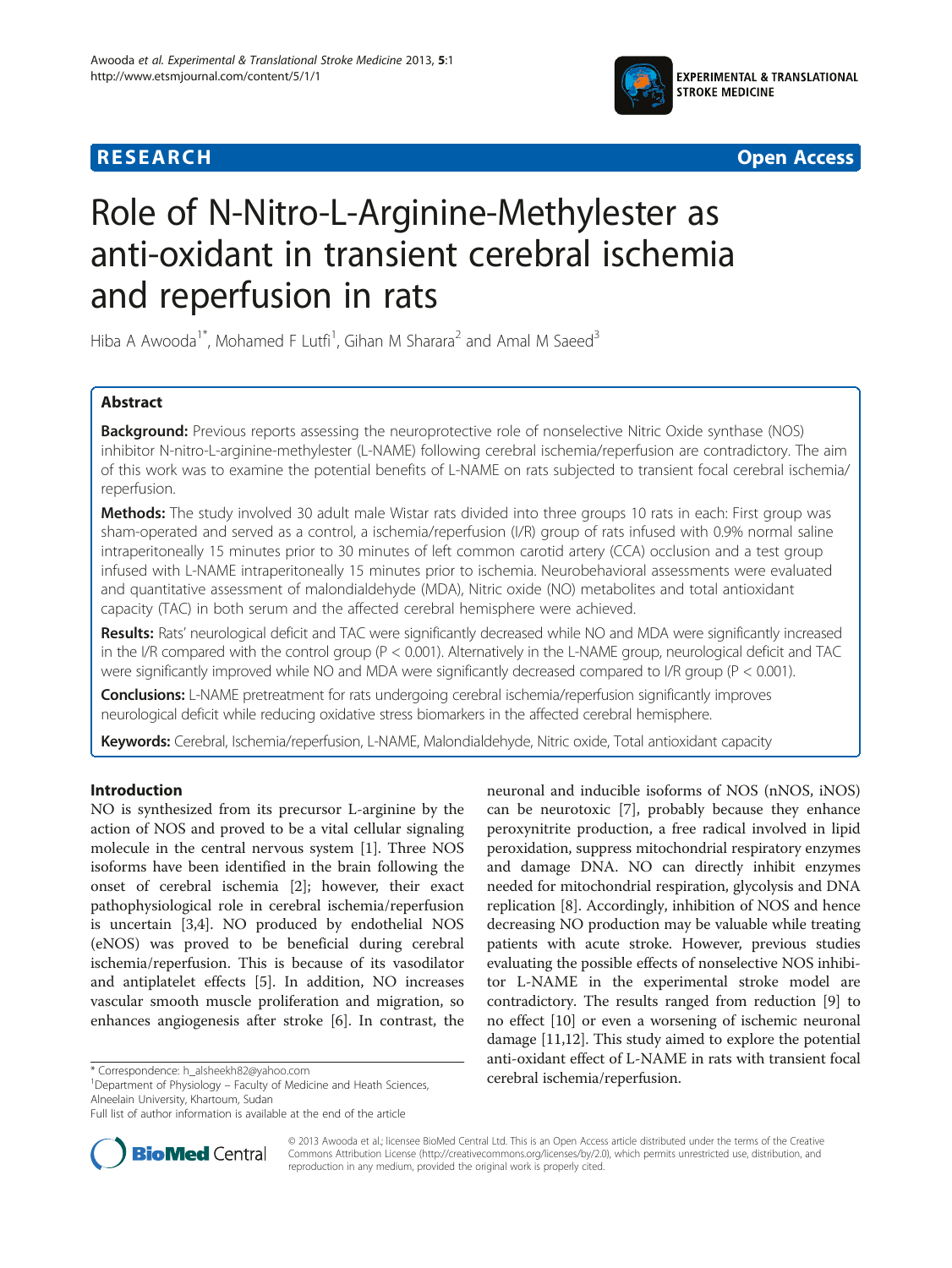## Materials and methods

#### Animals

The animals were handled in accordance with the ethical standards laid down in the US National Institutes of Health (NIH Publication No. 85–23) and its later revisions. Male Wistar rats, weighing 150–250 g were selected and preserved at a constant temperature of 22±2°C with a fixed 12:12-h light–dark cycle. Nutritionally balanced pellets and water were freely available.

## Experimental design

Three randomly divided experimental groups were used, of 10 rats each: (1) sham operated: which included full surgical preparation without common carotid artery (CCA) occlusion serve as control group (2) ischemia/ reperfusion (I/R) group: Brain ischemia was maintained for 30 minutes of left CCA occlusion followed by 24 hours reperfusion. All rats in this group received 0.9% normal saline intraperitoneally 15 minutes prior to induction of ischemia [\[11](#page-4-0)]. The volume of saline infused was equivalent to the volume of L-NAME received by the third group.

(3) L-NAME (Sigma aldrich Co., Ltd.) 15 mg/kg over 5 minutes intraperitoneally (i.p) 15 minutes before left CCA occlusion [[11\]](#page-4-0).

## Cerebral ischemia induction

The animals were fasted overnight prior to surgery with free access to tap water. Anesthesia was induced by ether inhalation and maintained by thiopental sodium (2.5 mg/kg) [[13](#page-4-0)]. Body temperature was kept constant at 36.5±0.5°C using heating pad. A longitudinal cervical incision (2 cm) was made lateral to the midline and the CCA was carefully dissected. Ischemia was induced by placing non traumatic microvascular clip on left CCA just prior to its bifurcation [\[14](#page-4-0)]. During ischemia rats were monitored for body temperature and respiration pattern. The vascular occlusion was maintained for 30 minutes, and then the clips were removed to resume blood flow to the ischemic region for 24 hours [\[11](#page-4-0)]. Finally, the incisions were sutured, the animal was allowed to recover from anesthesia, and returned to a warm cage for recuperation during reperfusion period.

## Neurological and behavioral evaluation

Neurobehavioral tests of all experimental groups were assessed daily to determine the effect of ischemic injury on them. Neurobehavioral evaluations were performed three times: the day before surgery, the same day as surgery and just before killing the animals. Each rat was examined in the late afternoon hours so that rats that had been operated in the morning would fully recovered from the effects of anesthesia by the time of evaluation. The neurobehavioral study consisted of the following six tests: spontaneous activity, symmetry in the movement of the four limbs, forepaw outstretching, climbing, body proprioception and response to vibrissae touch. The score given to each rat at the end of the evaluation is the summation of all six individual test scores. The minimum neurological score was 3 and the maximum was 18 [[15\]](#page-4-0).

#### Laboratory investigations

At the end of experimental period, the rats were sacrificed by decapitation. Brains were rapidly removed from the skull and washed with cold saline and stored at −20°C for further analysis. A small part of each brain from the affected hemisphere was dissected to approximately 1–2 mm pieces and they were homogenized in 7 ml of ice-cold extraction buffer (1% Triton X-100, 10 mmol/l MgSO4, 1 mmol/l EDTA, 1 mmol/l dithiothreitol, 0.5 mol/l NaCl,1% protease inhibitor cocktail, 20 mmol/l HEPES and pH of 7.5) [[16\]](#page-4-0). The homogenate was centrifuged; the supernatant was taken and stored at −20°C until being used. A modification of the method of Lowry was used for the determination of protein in the brain homogenate [\[17](#page-4-0)]. The level of the NO metabolites (nitrite and nitrate) [[18,19](#page-4-0)] and total antioxidant capacity (TAC) were measured colorimetrically. Satoh method was used to measure serum and brain homogenate malondialdehyde (MDA) levels (an indicator of lipid peroxidation) [\[20](#page-4-0)].

## Data analysis

Statistical evaluation was performed using the Microsoft Office Excel (Microsoft Office Excel for windows; 2003) and SPSS (SPSS for windows version 19). Screening studied rats' groups for significant difference in the mean of MDA, NO and TAC was performed using analysis of variance. P < 0.05 was considered significant.

## Results

As shown in Figure [1](#page-2-0), the means of the neurological scores of both I/R (12.798±0.689) and L-NAME (15.07±0.584) were significantly lower compared to the control group  $(17.50 \pm 0.707, P < 0.001)$ . The L-NAME group showed a significant improvement in neurological deficit compared to the I/R group ( $P < 0.001$ ). In addition, I/R group demonstrated a significant increase in the serum levels of both MDA and NO (14.88±1.14 nmol/mL, 42.03±4.558 μmol/L respectively) compared to the control group  $(5.43\pm0.44 \text{ nmol/mL}, 17.84\pm0.701 \text{ \mu mol/L respectively}$  $P < 0.001$ ). Alternatively, the L-NAME group showed significant decrease in serum level of MDA and NO (7.18±0.135, 18.44±0.513 μmol/L respectively, P < 0.001) compared to the I/R group (Figure [2\)](#page-2-0). The serum level of TAC in the I/R group  $(1.21 \pm 0.169 \text{ m})$  was significantly lower compared to the control group (2.52±0.062 mM/L,  $P < 0.001$ ) but not L-NAME group  $(2.53 \pm 0.067 \text{ mM/L})$ , P = 0.858) (Figure [2\)](#page-2-0). L-NAME pretreatment resulted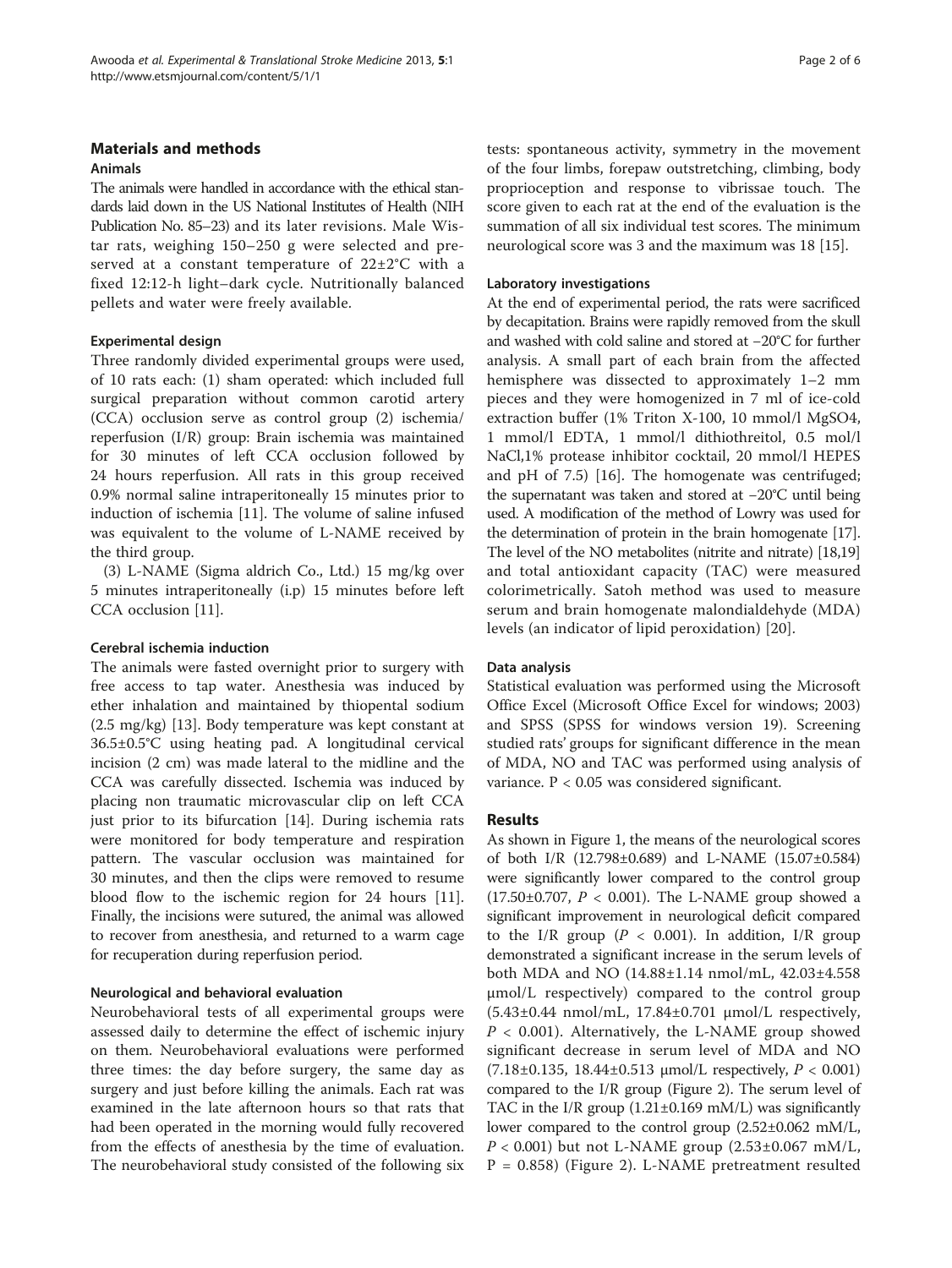<span id="page-2-0"></span>Awooda et al. Experimental & Translational Stroke Medicine 2013, 5:1 experience of the stroke Medicine 2013, 5:1 http://www.etsmjournal.com/content/5/1/1



in significant higher serum level of TAC compare to rats treated with normal saline  $(P < 0.001)$ .

Regarding brain tissue levels of MDA and NO, the I/R group demonstrated a significant increase in the tissue level of both MDA and NO (8.56±0.658, 8.88±0.572 nmol/mg

protein) compared to the control group (3.24±0.226, 3.48±0.228 nmol/mg protein,  $P < 0.001$ ). The L-NAME group showed a significant decrease in tissue level of MDA and NO (3.18±0.155, 4.47±0.392 nmol/mg protein,  $P < 0.001$ ) compared to the I/R group. The brain TAC

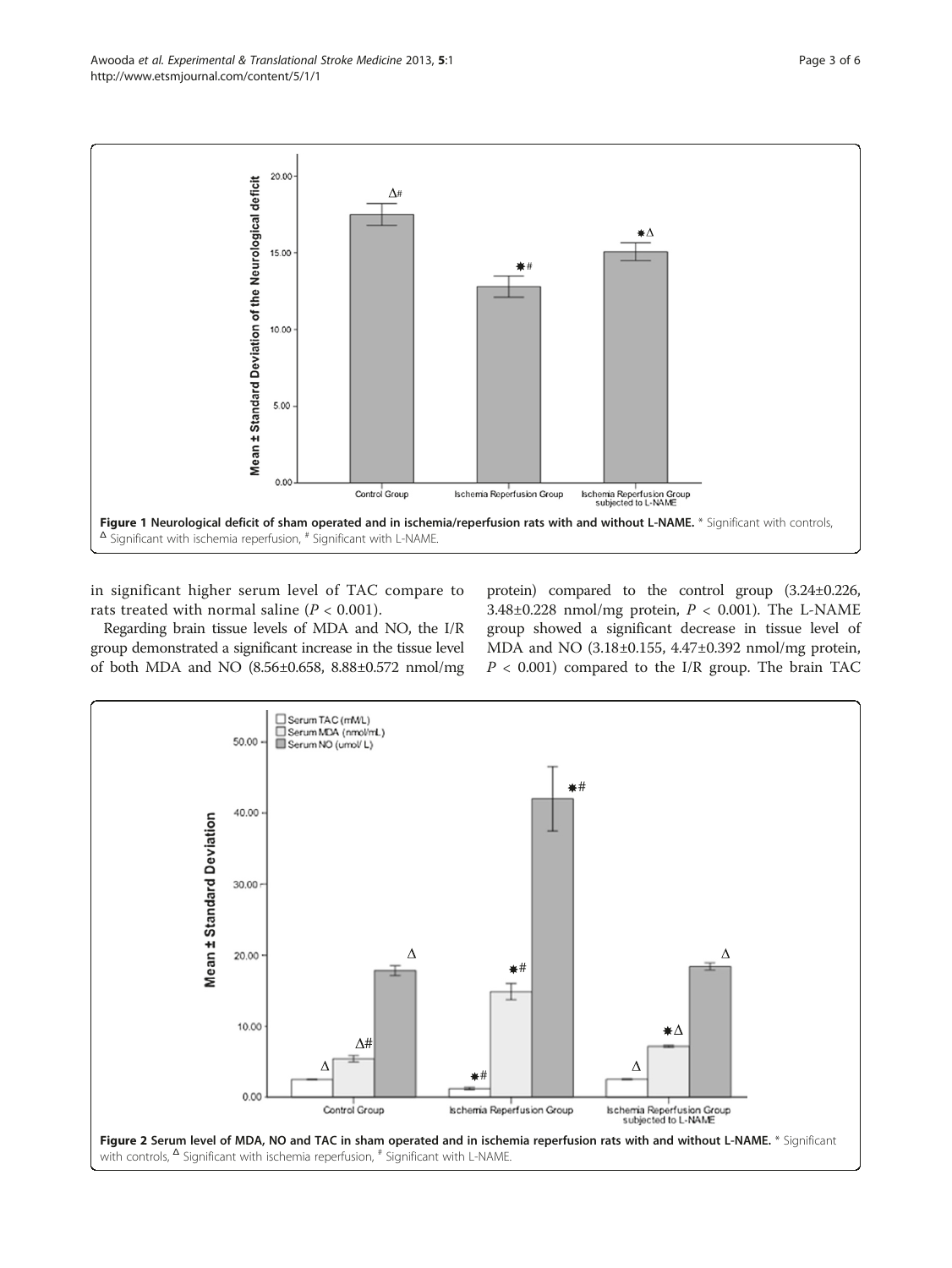level of the I/R group (0.0186±0.00373 mmol/mg protein) was significantly decreased compared to the control group  $(0.070\pm0.0085$  mmol/mg protein,  $P < 0.001$ ) but not the L-NAME group  $(0.0747 \pm 0.00563 \text{ mmol/mg protein}, P = 0.112)$ . On the contrary, administration of L-NAME prior to ischemia result in significant increase of brain TAC level compare to rats subjected to saline infusion ( $P < 0.001$ ) (Figure 3).

## **Discussion**

It is evident from the current findings that oxidative stress and inflammation are predictable outcome following cerebral ischemia/reperfusion. The biomarkers of the offending pathological mechanisms involved in oxidative stress and neuroinflammation were significantly lowered by L-NAME administration prior to cerebral ischemia/ reperfusion. This fact suggested a probable anti-oxidant effect of L-NAME which was evident by the improvement of the neurological score of rats treated by this medication prior to cerebral ischemia/reperfusion.

Previous studies carried out to evaluate the effect of L-NAME in rats subjected to focal or global cerebral ischemia showed no agreement [\[21](#page-4-0),[22](#page-4-0)], probably due to the differences between study protocols in terms of animal species, physiological parameters measured, surgical approach, duration of ischemia and dosing regimen [\[9](#page-4-0),[22](#page-4-0)].

Considerable researches were done to determine the best dosing and timing regimen of L-NAME in terms of

neuroprotection [[22-24](#page-4-0)]. Based on previous reports, the current study used probably the best dosing and timing regimen of L-NAME. The role of NO in cerebral ischemia was examined 24 hours after CCA occlusion using a dose of 15 mg/kg L-NAME, 15 minutes prior to induction of cerebral ischemia. Ding-Zhou et al. and others, tried different doses of L-NAME and they found that low doses (1, 3 and 10 mg/kg) reduced the infarct volume, whereas a high dose (30 mg/kg) killed 80% of the studied animals. [[9,25,26](#page-4-0)]. On other hand, Batteur-Parmentier et al. proposed that eNOS contribution to the early NO production after ischemia may have a beneficial effect by increasing cerebral blood flow, decreasing platelet aggregation and neutrophils adhesion [[23\]](#page-4-0). However, L-NAME given during the acute phase of transient ischemia might fail to reduce ischemic infarct and even aggravated the ischemic outcome in models of cerebral ischemia [\[25,26](#page-4-0)].

The results of the current study are further supported by the systematic review conducted by Willmot and his group [[27](#page-5-0)] which analyzed 2321 models of cerebral ischemia and proved the beneficial effects of NOS inhibitors including L-NAME. These beneficial effects include the reduction of the cerebral lesion size and improved neurological deficit due to reduced formation of peroxynitrite and reactive oxygen species (ROS) [\[28](#page-5-0)] inhibition of brain edema, reduced vascular damage, inhibition of apoptosis and necrosis [\[9](#page-4-0)]. It is worth mentioning that inhibition of NO production induces vasoconstriction and subsequently increases blood pressure. However, Ashwal et al.

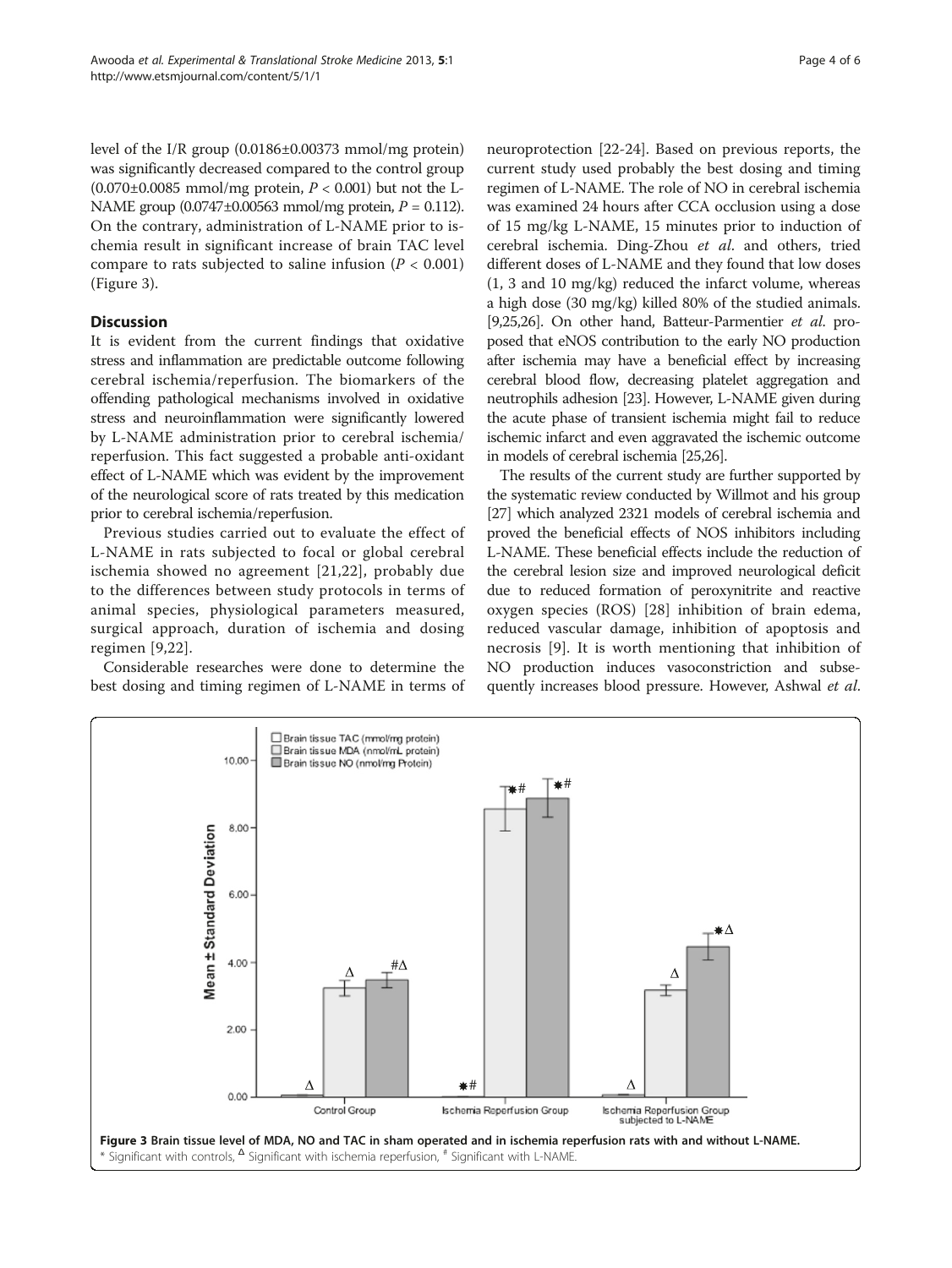<span id="page-4-0"></span>demonstrated that low dose of L-NAME had neuroprotective outcome without influencing the blood pressure [[29](#page-5-0)]. These suggestions were compatible with Mohammadi et al. report that neuroprotective potential of a low dose of L-NAME as indicated by improving the neurological deficit, reducing cerebral edema and the infarction volume, decreased cerebral vascular permeability, with no significant change in the value of mean arterial blood pressures or regional cerebral blood flow [12].

Other researches with comparable findings to the current study regarding the antioxidant effect of L-NAME on oxidative stress biomarkers include Seif-el-Nasr [[30](#page-5-0)] and Sayan et al. [\[31](#page-5-0)]. Seif-el-Nasr assessed the antioxidant effect L-NAME in a model of global cerebral ischemia induced by 60 min of bilateral ligation of the CCA followed by 60 min of reperfusion period [\[30\]](#page-5-0). L-NAME (1 and 3 mg/kg, twice after ischemia and 15 min before termination of the experiment) produced a significant decrease in level of lipid peroxidation in the rats' brains. Sayan et al. proposed that L-NAME significantly reduced MDA in rat's model of sciatic nerve ischemia/reperfusion [\[31](#page-5-0)]. In contrast, Adaramoye et al. reported that as consequence of L-NAME treatment (40 mg/kg 5 times in a week for a period of 3 weeks), various oxidative stress parameters in the blood, kidney, liver and heart were enhanced [[32\]](#page-5-0). Similarly, L-NAME provoked oxidative stress in rat's model of hind legs ischemia/reperfusion [\[33](#page-5-0)].

In conclusion, the current study demonstrates the potential anti-oxidant effect of L-NAME in rat's focal cerebral ischemia/reperfusion, through inhibition of oxidative stress and lipid peroxidation as well as improvement of neurological deficits.

#### Competing interest

On behalf of all authors, the corresponding author states that there is no conflict of interest.

#### Authors' contributions

HAA conceived, designed the study and carried out all the experimental work and prepared the manuscript. GMS carried out all the Laboratory investigations. MFL and AMS carried out statistical analysis and helped to draft the manuscript. All authors read and approved the final manuscript.

#### Acknowledgment

We have collaborated with many colleagues in Alexandria University - Egypt, for whom I have great regard, and I wish to extend my sincere thanks to Prof. Dr. E M Fawzy and Dr. Ali Kobil.

#### Author details

<sup>1</sup>Department of Physiology - Faculty of Medicine and Heath Sciences, Alneelain University, Khartoum, Sudan. <sup>2</sup>Department of Biochemistry- Faculty of Medicine and Heath Sciences, Alexandria University, Alexandria, Egypt. <sup>3</sup>Department of Physiology – Faculty of Medicine and Heath Sciences, University of Khartoum, Khartoum, Sudan.

#### Received: 16 December 2012 Accepted: 2 January 2013 Published: 4 January 2013

#### References

1. Garthwaite J: Concepts of neural nitric oxide-mediated transmission. Eur J Neurosci 2008, 27:2783–2802.

- 2. Ito Y, Ohkubo T, Asano Y, Hattori K, Shimazu T, Yamazato M, Nagoya H, Kato Y, Araki N: Nitric oxide production during cerebral ischemia and reperfusion in eNOS- and nNOS-knockout mice. Curr Neurovasc Res 2010, 7:23–31.
- 3. Li H, Forstermann U: Nitric oxide in the pathogenesis of vascular disease. J Pathol 2000, 190:244–254.
- 4. Gu Y, Zheng G, Xu M, Li Y, Chen X, Zhu W, Tong Y, Chung SK, Liu KJ, Shen J: Caveolin-1 regulates nitric oxide-mediated matrix metalloproteinases activity and blood–brain barrier permeability in focal cerebral ischemia and reperfusion injury. J Neurochem 2011, 120:147-156.
- 5. Toda N, Ayajiki K, Okamura T: Cerebral blood flow regulation by nitric oxide: recent advances. Pharmacol Rev 2009, 61:62–97.
- 6. Cui X, Chopp M, Zacharek A, Zhang C, Roberts C, Chen J: Role of endothelial nitric oxide synthetase in arteriogenesis after stroke in mice. Neuroscience 2009, 159:744–750.
- 7. Murphy S, Gibson CL: Nitric oxide, ischaemia and brain inflammation. Biochem Soc Trans 2007, 35:1133–1137.
- 8. Moro MA, Almeida A, Bolanos JP, Lizasoain I: Mitochondrial respiratory chain and free radical generation in stroke. Free Radic Biol Med 2005, 39:1291–1304.
- 9. Ding-Zhou L, Marchand-Verrecchia C, Croci N, Plotkine M, Margaill I: L-NAME reduces infarction, neurological deficit and blood–brain barrier disruption following cerebral ischemia in mice. Eur J Pharmacol 2002, 457:137–146.
- 10. Buchan AM, Gertler SZ, Huang ZG, Li H, Chaundy KE, Xue D: Failure to prevent selective CA1 neuronal death and reduce cortical infarction following cerebral ischemia with inhibition of nitric oxide synthase. Neuroscience 1994, 61:1–11.
- 11. Kuluz JW, Prado RJ, Dietrich WD, Schleien CL, Watson BD: The effect of nitric oxide synthase inhibition on infarct volume after reversible focal cerebral ischemia in conscious rats. Stroke 1993, 24:2023–2029.
- 12. Mohammadi MT, Shid-Moosavi SM, Dehghani GA: Contribution of nitric oxide synthase (NOS) in blood–brain barrier disruption during acute focal cerebral ischemia in normal rat. Pathophysiology 2011, 19:13–20.
- 13. Keefer LK, Garland WA, Oldfield NF, Swagzdis JE, Mico BA: Inhibition of N-nitrosodimethylamine metabolism in rats by ether anesthesia. Cancer Res 1985, 45:5457–5460.
- 14. Renolleau S, Aggoun-Zouaoui D, Ben-Ari Y, Charriaut-Marlangue C: A model of transient unilateral focal ischemia with reperfusion in the P7 neonatal rat: morphological changes indicative of apoptosis. Stroke 1998, 29:1454–1460. discussion 1461.
- 15. Furuya K, Zhu L, Kawahara N, Abe O, Kirino T: Differences in infarct evolution between lipopolysaccharide-induced tolerant and nontolerant conditions to focal cerebral ischemia. J Neurosurg 2005, 103:715–723.
- 16. Star RA: Treatment of acute renal failure. Kidney Int 1998, 54:1817-1831.
- 17. Lowry OH, Rosebrough NJ, Farr AL, Randall RJ: Protein measurement with the Folin phenol reagent. J Biol Chem 1951, 193:265-275.
- 18. Bories PN, Bories C: Nitrate determination in biological fluids by an enzymatic one-step assay with nitrate reductase. Clin Chem 1995, 41:904–907.
- 19. Green LC, Wagner DA, Glogowski J, Skipper PL, Wishnok JS, Tannenbaum SR: Analysis of nitrate, nitrite, and [15 N]nitrate in biological fluids. Anal Biochem 1982, 126:131–138.
- 20. Satoh K: Serum lipid peroxide in cerebrovascular disorders determined by a new colorimetric method. Clin Chim Acta 1978, 90:37-43.
- 21. Drummond JC, McKay LD, Cole DJ, Patel PM: The role of nitric oxide synthase inhibition in the adverse effects of etomidate in the setting of focal cerebral ischemia in rats. Anesth Analg 2005, 100:841–846. table of contents.
- 22. Margaill I, Allix M, Boulu RG, Plotkine M: Dose- and time-dependence of L-NAME neuroprotection in transient focal cerebral ischaemia in rats. Br J Pharmacol 1997, 120:160–163.
- 23. Batteur-Parmentier S, Margaill I, Plotkine M: Modulation by nitric oxide of cerebral neutrophil accumulation after transient focal ischemia in rats. J Cereb Blood Flow Metab 2000, 20:812-819.
- 24. Bemeur C, Ste-Marie L, Desiardins P, Butterworth RF, Vachon L, Montgomery J, Hazell AS: Expression of superoxide dismutase in hyperglycemic focal cerebral ischemia in the rat. Neurochem Int 2004, 45:1167–1174.
- 25. Kamii H, Mikawa S, Murakami K, Kinouchi H, Yoshimoto T, Reola L, Carlson E, Epstein CJ, Chan PH: Effects of nitric oxide synthase inhibition on brain infarction in SOD-1-transgenic mice following transient focal cerebral ischemia. J Cereb Blood Flow Metab 1996, 16:1153–1157.
- 26. Zhang F, Xu S, ladecola C: Time dependence of effect of nitric oxide synthase inhibition on cerebral ischemic damage. J Cereb Blood Flow Metab 1995, 15:595–601.